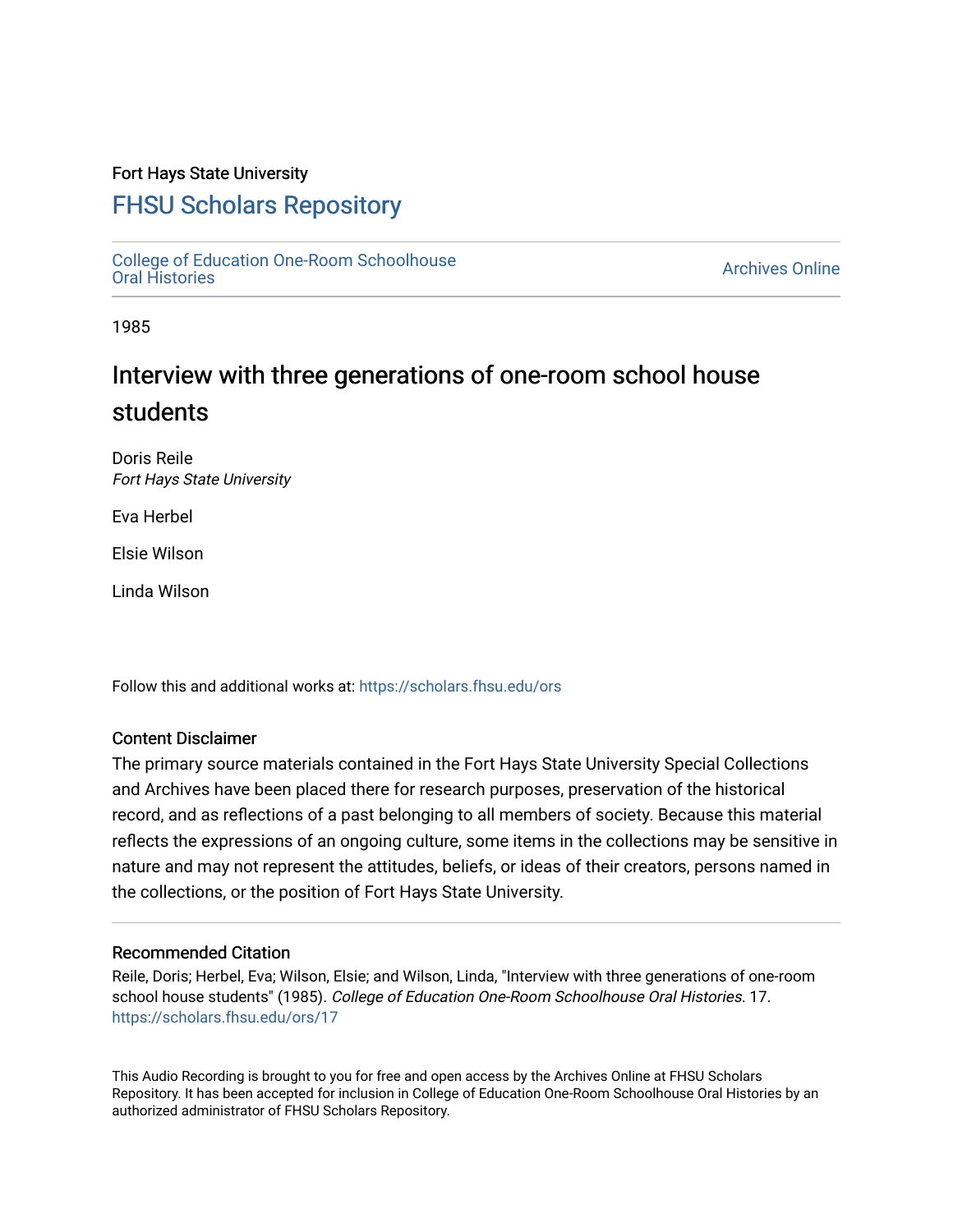

019

Interview

Mrs Eva Herbel Mrs Elsie Wilson Miss Linda Wilson

Historical Accounts of the Shaffer (Which 13) Seventh- Say Adventist Church School, Bison, Kansas

by Mrs. Doris Beile former teacher of the school-for History of American Education - Allan Miller -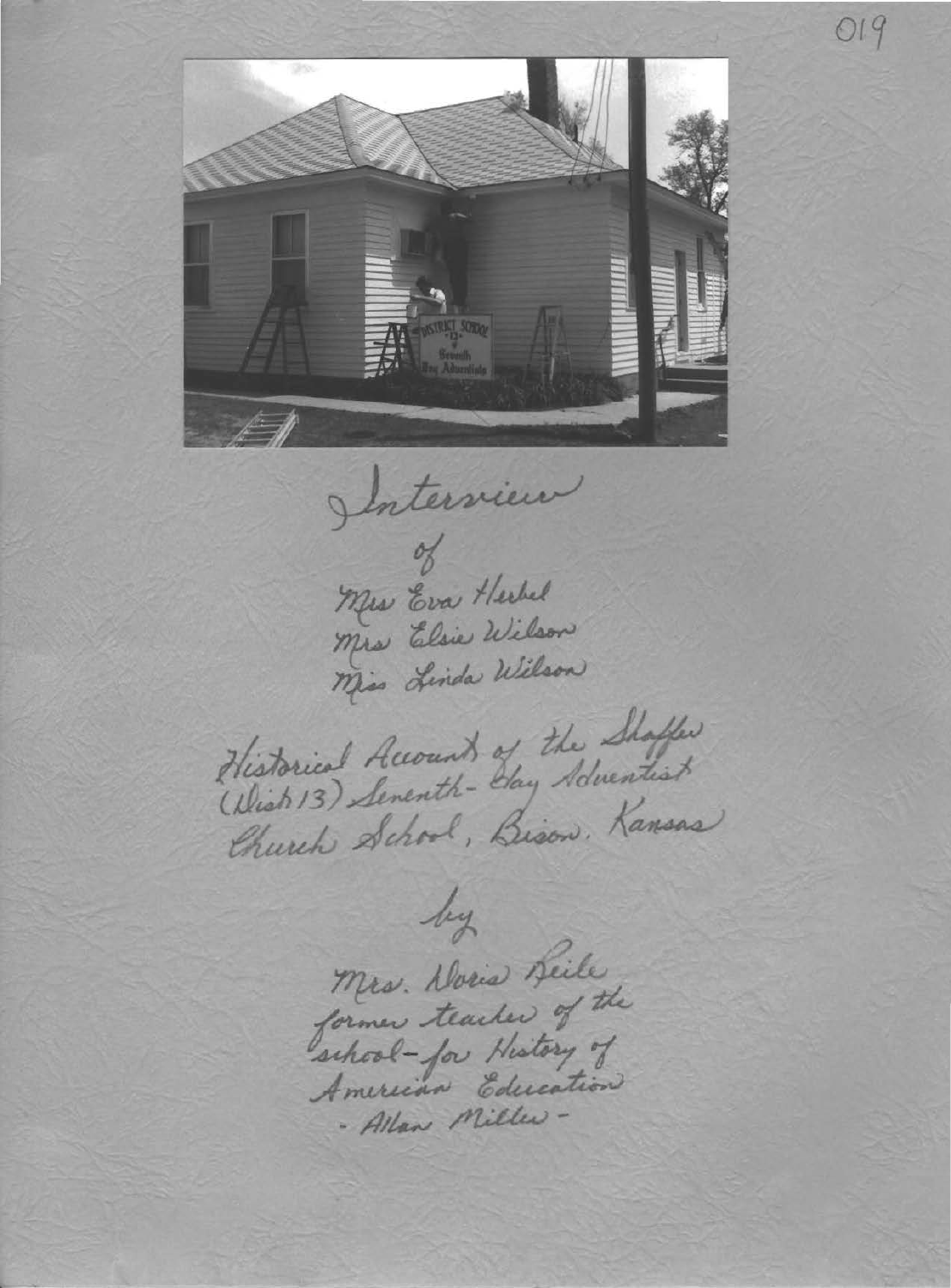

DISTRICT 13 SDA SCHOOL BISON) KANSAS

1978 GRADES 1-7 1979 MRS, DORIS REILE, PRINCIPAL MRS. REILE, TEACHER

 $\overline{\phantom{a}}$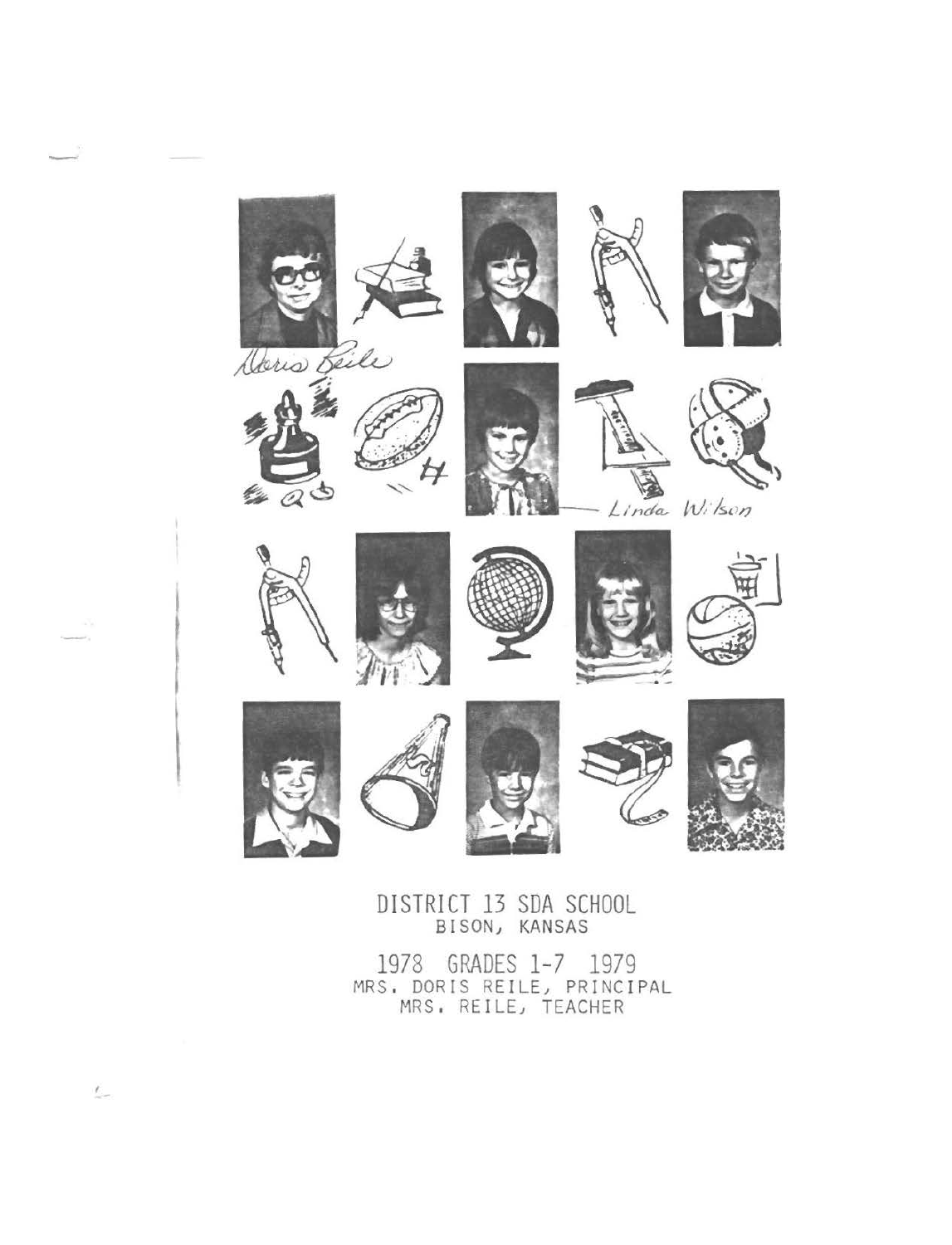

/ *q 8 3* - *£x 1er/or ;:>e1/nT bee.. {) f ,J'c/200/*  and remaining outdoor restrum.

Cover picture showing paint bee of The school by volunteer help.



Ł.

فيكر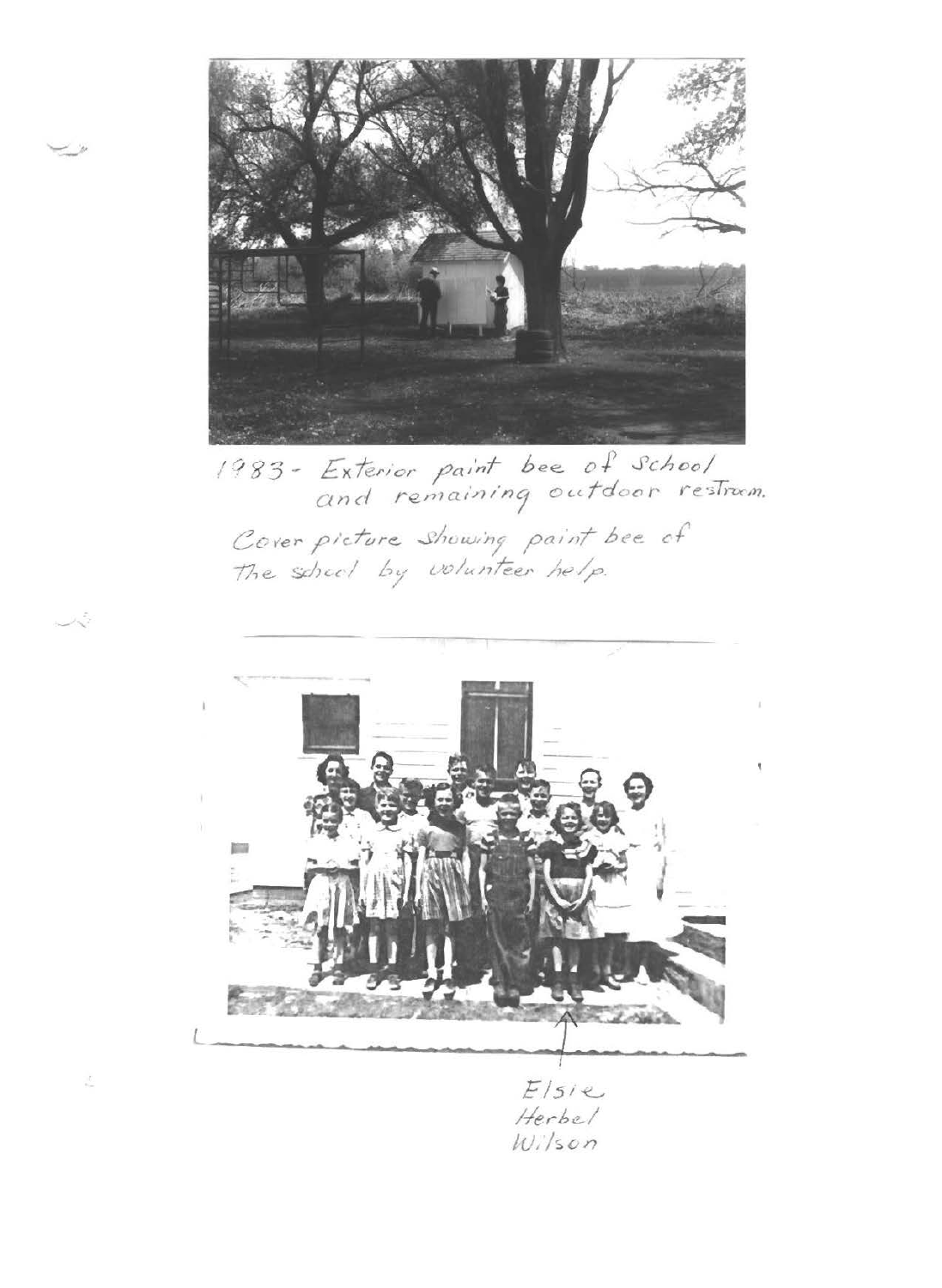#### HISTORY OF AMERICAN EDUCATION Interview of Students of a One-Room Country School by Doris Reile

REILE: This is a personal interview with three generations of students from the former Shaffer Seventh-day Adventist church school, now called District l3 Seventh-day Adventist church school. It is located approximately six miles southeast of Bison, Kansas. My name is Doris Reile, and I have recently finished teaching six years at this school. The school is still in operation. Today we are interviewing Eva Herbel, her daughter, Elsie Wilson, and her granddaughter, Linda Wilson.

Eva, **when** did you go to school?

EVA: 1913.

REILE: Elsie?

ELSIE: I started in 1953.

REILE: Linda?

LINDA: I started in 1977 to  $185$ .

- REILE: Our current school year starts the third week in August and finishes the third week in May. This is the term that Linda has been attending. Elsie, how long did your school last?
- ELSIE: When I first started, we started after Labor Day am ran until, I am not for sure when in May, but we would go until May, and then in some of my later years  $-$  sixth, seventh and eighth  $-$  we started in the latter part of August.

REILE: Eva, how about you?

EVA: We started school and ended at April, We started school at nine o'clock and ended at four o'clock.

REILE: Okay. Now for the interesting thing. What did you do at recess? Eva? EVA: We played black man, chaney, and three blind mice, drop the handkerchief,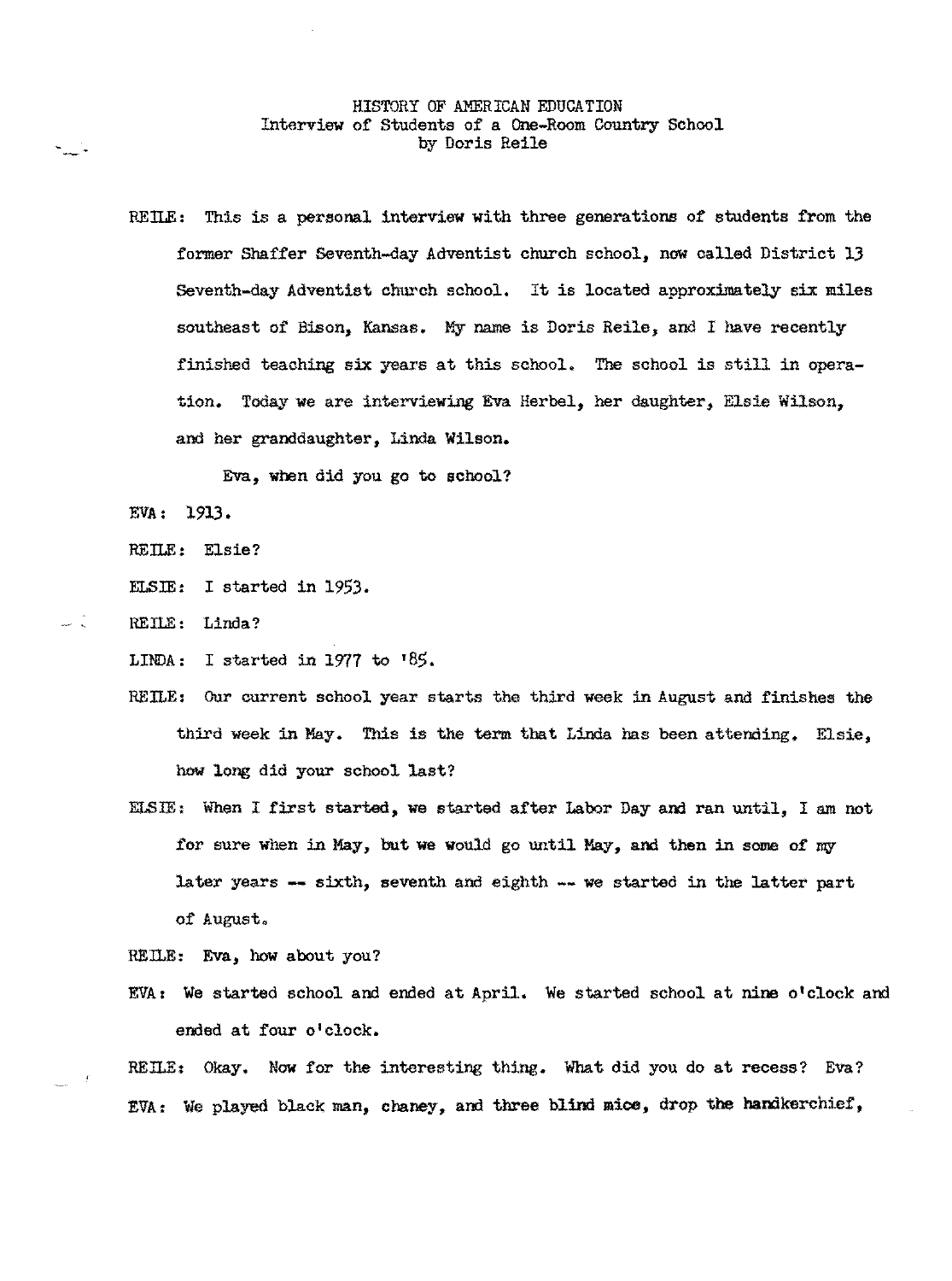and hide-and-go-seek.

∽\_-

REILE: Okay. Now for some modern-day from Elsie.

ELSIE: Well, we played dare base, kick-the-can, Captain May-I, and baseball.

- LINDA: We played dare base, king base, kick-the-ball, baseball. We played basketball, We played touch football sometimes. That was about all.
- REILE: Okay. The lunch hour was an hour for all three of these students. They ate for approximately a half hour and played for approximately a half hour. Now we are going to discuss what they brought for lunch, and what they carried it in. Eva?

EVA: Syrup bucket. A Karo syrup bucket. We ate sandwiches, fruit and cookies. REILE: Okay. Elsie?

- ELSIE: Mine was very similar, only it was the traditional black metal lunch bucket or pail or whatever you call it. We had also sandwiches and maybe fruit and maybe celery and carrot sticks and something to drink.
- LINDA: Had a Tupperware lunch pail, and had like a sandwich and something to drink and cookies,
- REILE: Okay. After discussing this with each one of them, we decided that if they weren't having school in modern times, they were contacted by telephone; but Eva was telling us that they had school no matter what the weather was like. If there was a vacation, the teacher would tell them ahead of time; other than that, they were expected at school.

We are going to discuss grades and attendance. Eva, did you receive any special prizes or certificates or any rewards for your grades from your teacher or your parents?

EVA: No, I don't know of any. Oh, the sticker we got  $-$  a reward of a star or a flower sticker.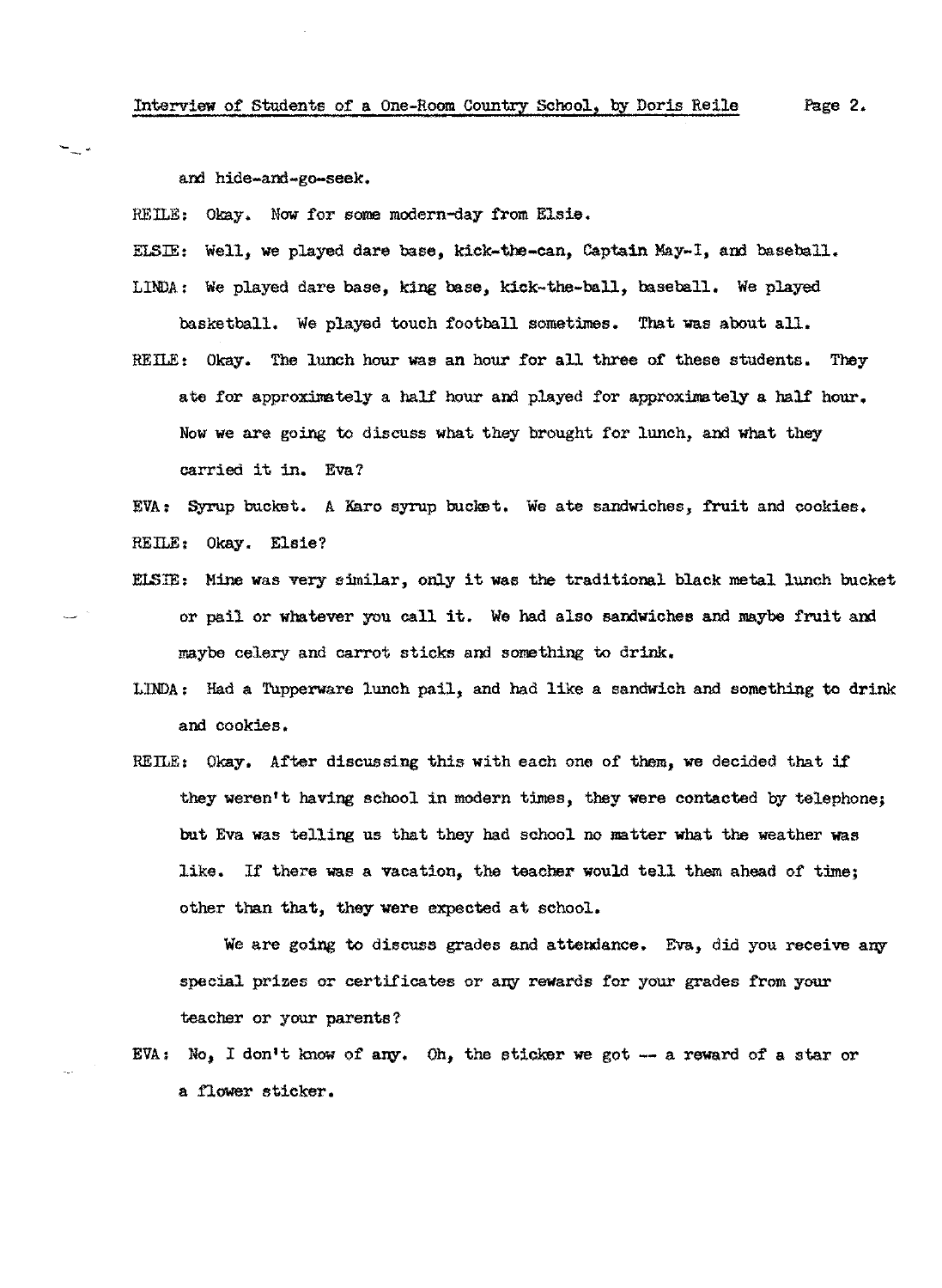REILE: Okav. Let's see about Elsie.

ELSIE: As far as for grades or attendance, **we** didn•t get any. I remember **Mom**  and Dad telling us we would get a quarter for each A we got on our report card; but other than that, there wasn't anything.

LINDA: We never got anything either way for grades or attendance.

- REILE: Okay. Now, if something went on that wasn't supposed to, what punishments were given? Eva?
- EVA: From the teacher we had to stay in or stand in the corner, and from the parents we had a scolding.

RETIE: Okay, Elsie. Did you receive any punishments or your group?

- ELSJE: Fortunately, I didn1 t. I don't remember the early years what was punishment other than maybe standing in the corner or going out into the hall for a while, or maybe, I think, **sane** extra sentence work -- you know, write so many sentences doing this and that. When I was in my later years -- seventh and eighth grades -- I remember the teacher giving a spanking to some of the boys, but that's all.
- LINDA: Sometimes have to go in the hall or get a spanking or write sentences or maybe have to do the work in the hall,
- REILE: One of the main subjects in the early school was penmanship, and a lot of emphasis was placed upon it. Eva will tell you a little bit about that now. EVA: The first thing we had penmanship, and that was very important at that time and even got certificates for being the best handwriting.

REILE: Eva, what did you wear to school?

EVA : We had dresses, and they were starched and ironed and clean. Every day we had to change our dress, put a slip on underneath and even long-johns. REILE: Okay. Elsie, what did you wear to school, and then we will let Linda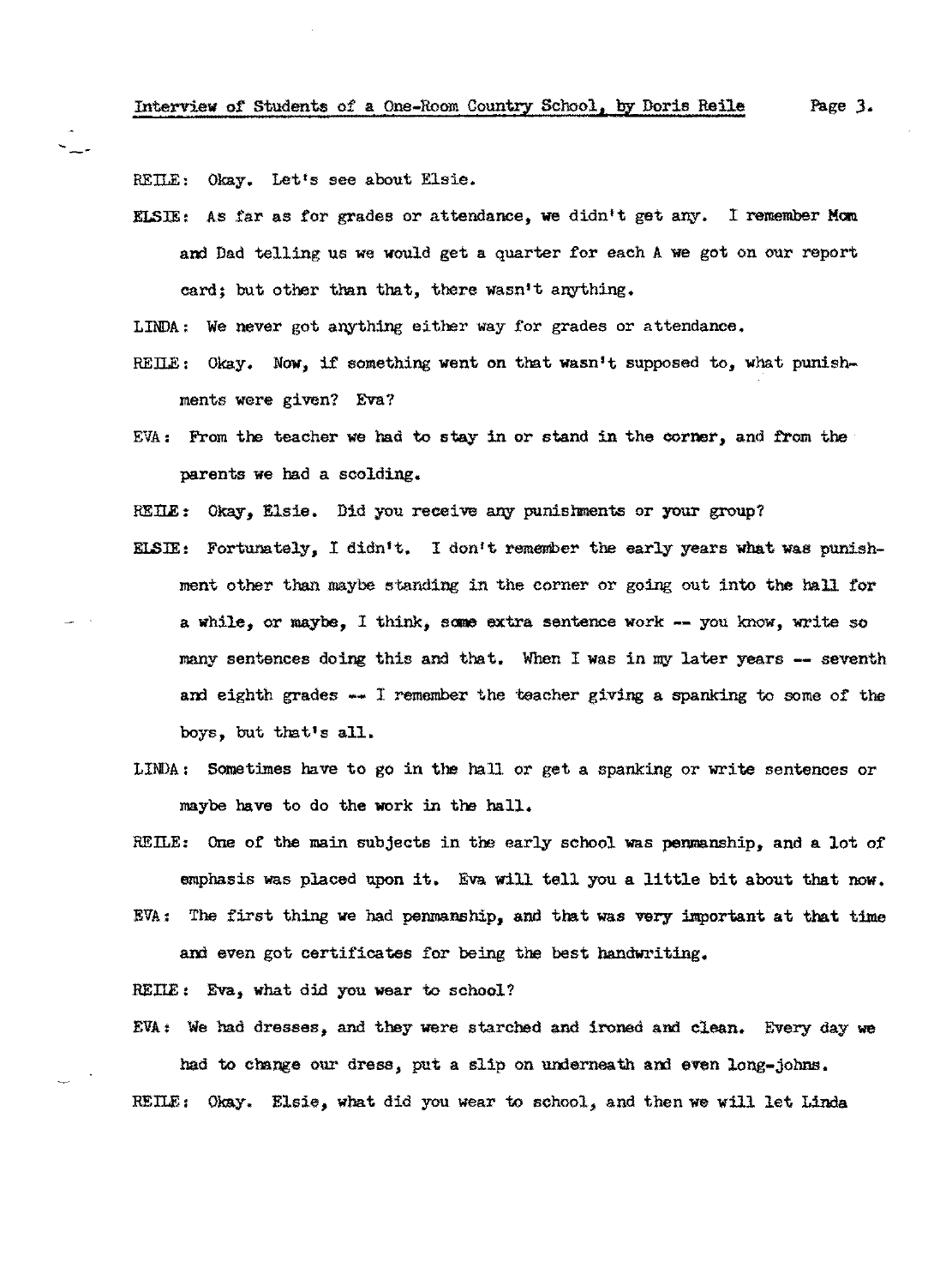describe hers after you.

- ELSlE: We always wore dresses the first part of my school, you know. When I got on to the fifth and sixth grades, in the wintertime we lots of times would put jeans on under our dresses to keep warm. Then further on in my seventh and eighth grades we lots of times could wear jeans or slacks to school.
- LINDA: We just wore jeans and T-shirts, and that was about all.
- REILE: On describing the types of texts, Eva happens to have one of her readers here. It is called the True Education Reader Series, It was published by Pacific Press Publishing Association, which is the main publishing association of the Seventh-day Adventist Church, and this has a copyright date of 1907. It is a nice little book with a lot of dictionary skills, a lot of sentences more than stories -- sentences with questions. Each lesson has a basic **theme.** It looks quite interesting here. I don•t know how well it would do in today's society, but it looks interesting.

Elsie can't quite remember what hers was, but Linda happened last year to receive the  $198\mu$  edition of the New Life Series by the Ginn Company, which is a brand new series off the press. So we have from the old to the new here from 1907 to 1984.

We are going to ask Eva about homework.

EVA : We got up in the morning early. We had to milk cows and got the horse and buggy ready to go to school, When it was snowy, we had a sled; and if it was real cold we had a wagon with two horses and a cover over our heads. After school we done the chores, feeding chickens, milk cows, sometimes field work or baling hay after school.

REILE: Okay, Eva. Did you ever have to bring your books home to study? EVA: Yes. After supper we studied until eleven o'clock, and then we went to bed.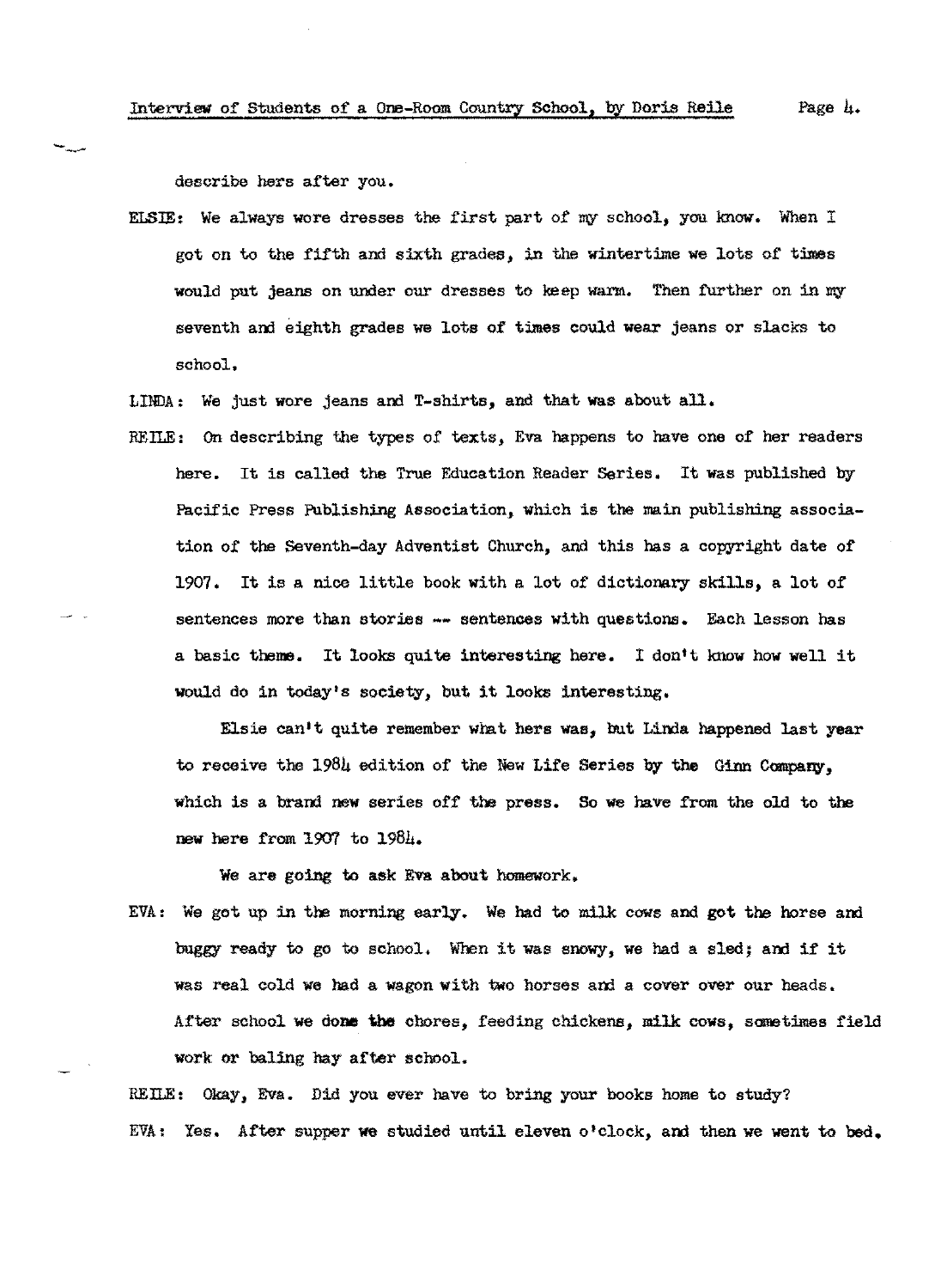REILE: Okay. Let's see if Elsie had any homework, and if she had to study.

- ELSIE: I don<sup>t</sup>t recall that we had very much in my lower grades of homework to take home. Some of the later years  $-$  the seventh and eighth grades especially  $$ **we** had homework. It would take probably about an hour or **an** hour and a half in the evening to do it, but there wasn't **a whole** lot,
- REILE: Okay. Now, Linda, I was your teacher most of the time, **Was** I hard on you with homework?
- LINDA: No. The only time we really had to study was if there was a test, and you didn't have to study. It just depended on what kind of grades you wanted how long you would study after you got home.
- REILE: Just an added note. She is an excellent student.

**Eva, when** you **were** in school, what was the average age of a child when they started school, and what were the older kids -- how old were they? EVA: We started when we were seven years old. There were boys and girls that

were thirteen and fourteen years old,

- REILE: Okay. The reason for the older age was that they did have ninth and tenth grades at some time in the school. Okay, Elsie. What was the average **age**  when you started school?
- ELSIE: The average age was about six, depending upon when your birthday fell. like it does now, I think, somewhat, I was six when I started,
- LINDA: I was seven when I started, and the grades one through eight and usually thirteen or fourteen,
- REILE: Okay. Now, we're going to discuss some of the aspects of the school itself. One of the questions that we are dealing with is, was the school open to all of the kids in the canmunity? Since this was a Seventh-day Adventist operated school, the majority of the children there were Seventh-day Adventists. Eva,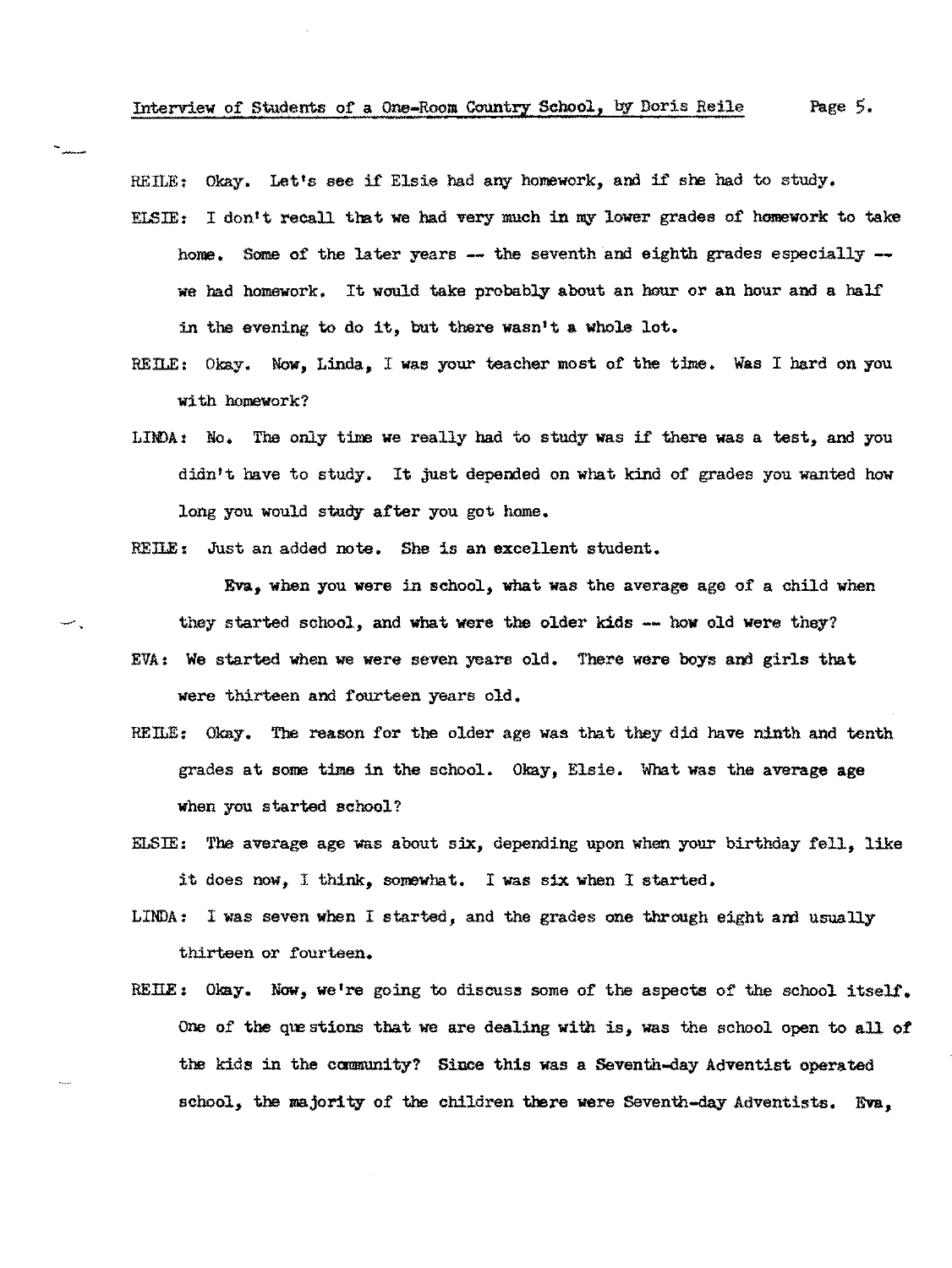were there ever any children in the school that were not Adventists? EVA: I don•t know of any.

REILE: Elsie and Linda, how about you?

ELSIE: I remember particularly one year we had a couple of children that weren't Seventh-day Adventists, but I think most of the time they all were. LINDA: There was ore or two in our school that weren't Seventh-day Adventists. REILE: Okay, *So,* basically the school was built for Seventh-day Adventist chil-

- dren of the area. Since we are dealing with a private church school, our process of finance **will** be a little bit different than the public school system. First, we are going to ask Eva how the school was financed in her time.
- EVA: The parents paid the teacher for each child they sent to school. That was about \$J.O,OO a month, and the teacher got about \$75.00 a month.

REILE: Okay. Let's see how this changed by the time Elsie went to school.

- ELSIE: Inflation went up but the teacher's salary didn't. I can still remember that she got about  $\frac{275}{00}$  a month is all I can remember, and the parents altogether put that much in.
- LINDA: The parents and the Seventh-day Adventist church in the community helped pay for them, and the tuition was about \$85.OO a month.
- REILE: Okay. Times really have changed, Eva, what were some of the teacher's extra-curricular activities?
- EVA: Mr. Peters was the teacher. He had overalls on when he taught school. He went down in the creek there beside the schoolhouse and gathered sunflower sticks to build fire in the morning. The parents hauled coal in the school bin and that was our fuel for all winter. If the coal bin was empty, why, each parent had to change off to haul coal; and the teacher had to build his **own £ire.**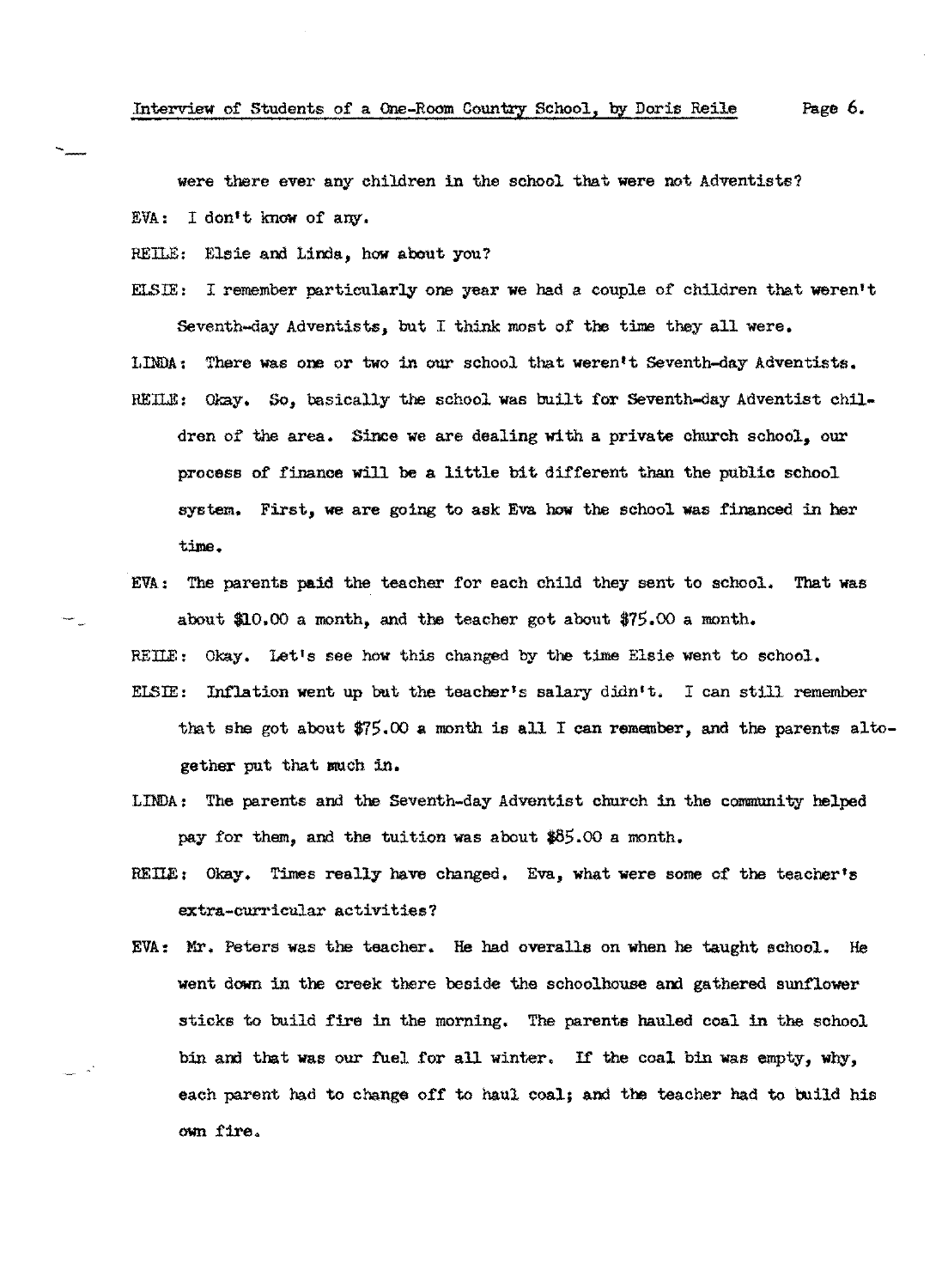- REILE: Okay. Elsie, can you think of any extra jobs the teacher had when you were there?
- ELSIE: I remember that **we** got water over at some of the neighbors, There wasn't a well there. We'd have our each individual duties, but then maybe at the end of the week the teacher would stay after school and scrub the wooden floor so it would be ready for the next week.
- RETIE: Dealing with **who** governs the school **and who** hires and fires the teacher, since it was operated by the Seventh-day Adventist church, the Kansas Conference, headquartered in Topeka, Kansas, had a committee who dealt with the hiring of teachers. Upon recommendation from the local board and parents. the teacher could be fired, but it had to be dealt with through the conference educational system first.

We are going to discuss **the** physical problems of the school building, This has **11ome** rather unique information with it, so **we** are going to let **Eva**  discuss this first.

- EVA: We had electricity. We had our neighbor that was close  $-$  Henry Glantz. He was the one that had a generator for electricity, so that is where we got our lights. No bathroom in the schoolhouse -- just outhouses. For the boys one, and for the girls; and there were three rooms in one outhouse. We has about forty-seven students -- two school rooms, two teachers.
- RETIE: Okay. Eva, can you tell us, did you have a well? Where did you get your water?
- EVA: We had to dip the water from the closest neighbor. Each one had to change off. The students had to change off getting the water with the bucket. Two students had to carry the bucket.

REILE: Okay, and we have already discussed that it was heated with coal at that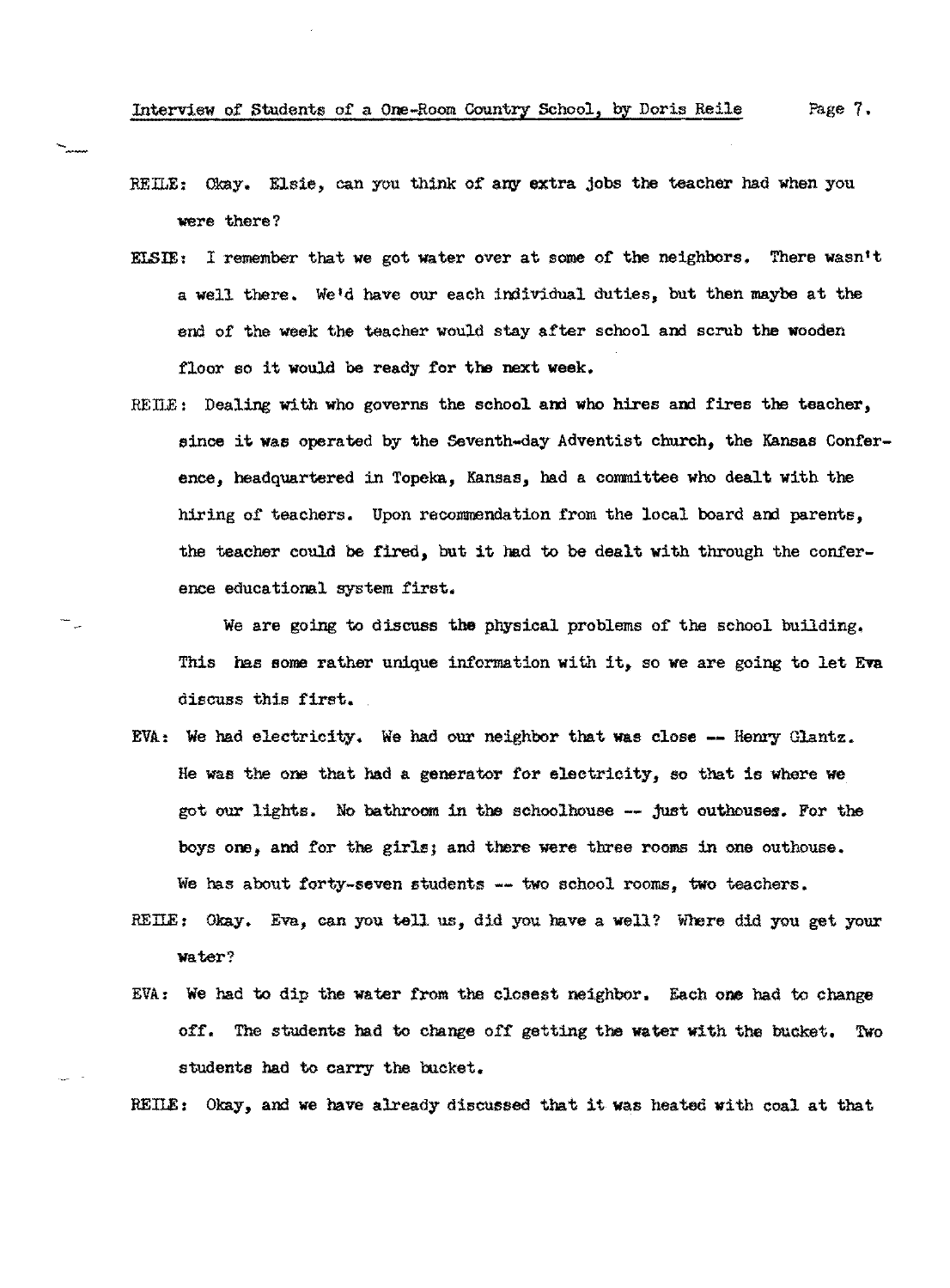time. Now we are going to move on to Elsie and see what happened to the building after that,

- ELSIE: The first few years, as I can remember, we had an oil burning stove, and then it was put into a natural gas burning stove. We always had electricity. We had outhouses. In fact, they were the same ones Mom had, I think, except I think one was rebuilt, but they were the outhouses. And water we had to haul. The parents would see that it was brought in either by the closest neighbor or they brought it from their homes, and then we bad a little crock with a spicket on it that was dispensed to get our drinking water out of and also to -- like to wash our hands from.
- REILE: All right. During the years that Linda was there, when I was teacher, they drove a new well, It was the second well that was drilled on that location. We modernized the building so much that it even had an air conditioner in the window-, so at the present time it is veey modern, They built in two bathrooms, put in fluorescent lighting and propane heater, so very modern. And new carpeting just a couple of years ago,

The one in charge of keeping up the building **was** usually the teacher, with the help of the students. When major things needed to **be** done, like painting and major fixing, the parents usually came in or called for a workbee among the church members. This was usually very successfully done,

We are a little bit vague on the very, very beginning of the school, **We**  are thinking somewhere around 1906. Eva is going to tell us a little bit about what she remembers about the school that was there previous to the one that we have been talking about. She was in it her first grade oniy. EVA: We had only one teacher, and we had one of those big heating stoves, and then we had tin around that big stove so it wouldn<sup>t</sup>t get too close to the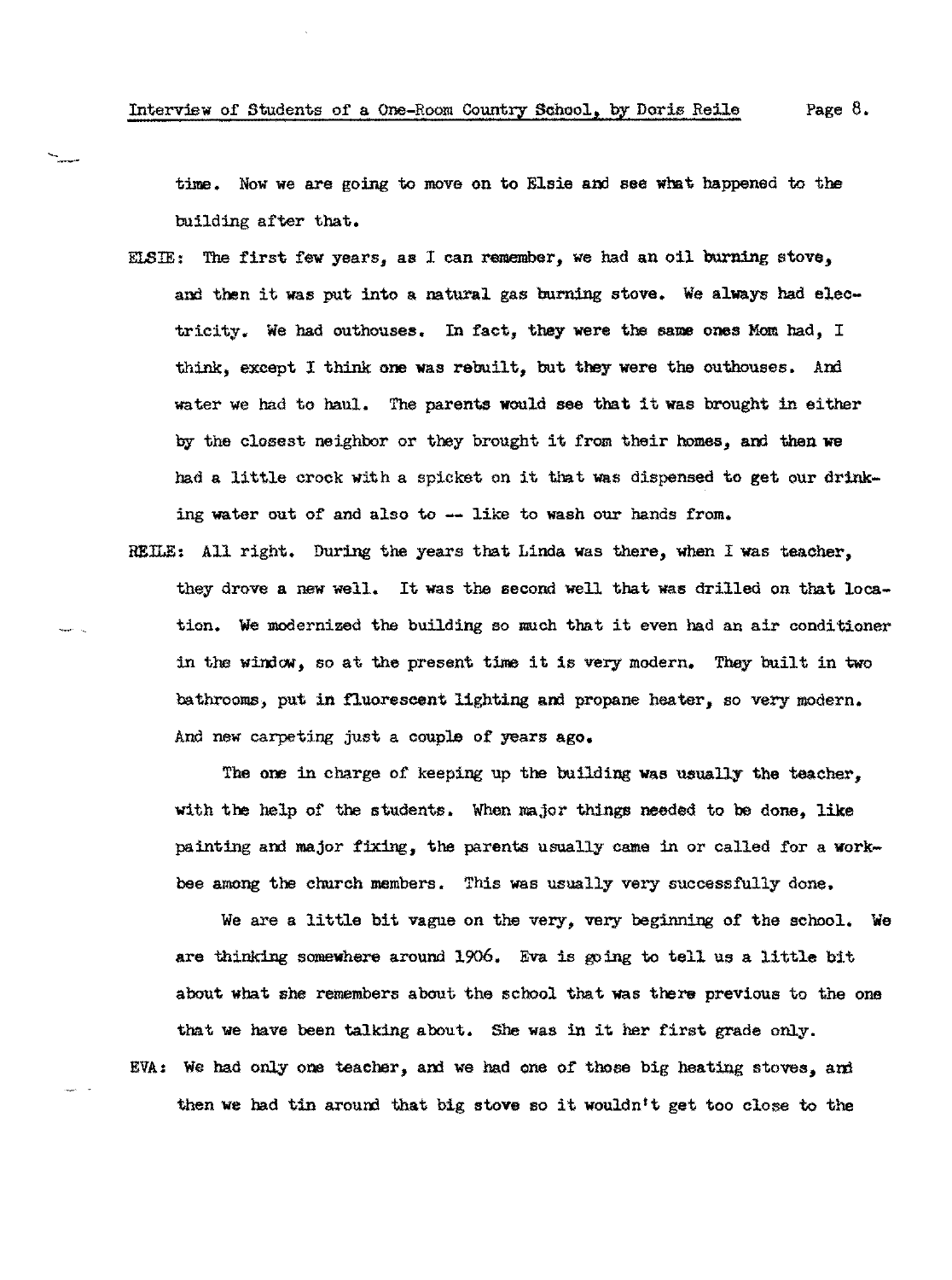students, because it got awful hot then.

We didn't have any Bible books or anything. Our teacher took us up in front and we formed a circle, and he taught us all the Bible stories when we were in the first grade.

- REILE: In discussing where the teacher lived while they were teaching at the school, we came up with the consensus that they lived close in the vicinity of the school -- maybe in the neighboring homes, Eva just now remembered that one of the teachers lived at Glantz's, which was the farm right beside the school in a two-room washhouse, Now Elsie is going to tell us where teachers lived during the time when she went to school.
- ELSIE: Some of them also lived in the vicinity, but there was one I remember that had a small trailer house that he just parked right in the school yard. Then, after that some of the parents would board the teachers at their home; and we ourselves, I remember, had a teacher that stayed at our place for a while,
- REILE: And by the time I came along, I lived about three miles away from the school.

We have been discussing the teaching methods that were used. When Eva was in school basically it was the recitation method, where the teacher assigned the work, they went back to their desk and studied, maybe even had homework, and then came back up, sat on a little bench in the front and waited for recitation time. Now when Elsie went to school, it was a combination of recitation and lecture. By the time Linda got there, modernday teaching was centered more around the lecture style.

In discussing what system of evaluation was used, we decided that Linda was the only one that has been given specialized tests, such as the Iowa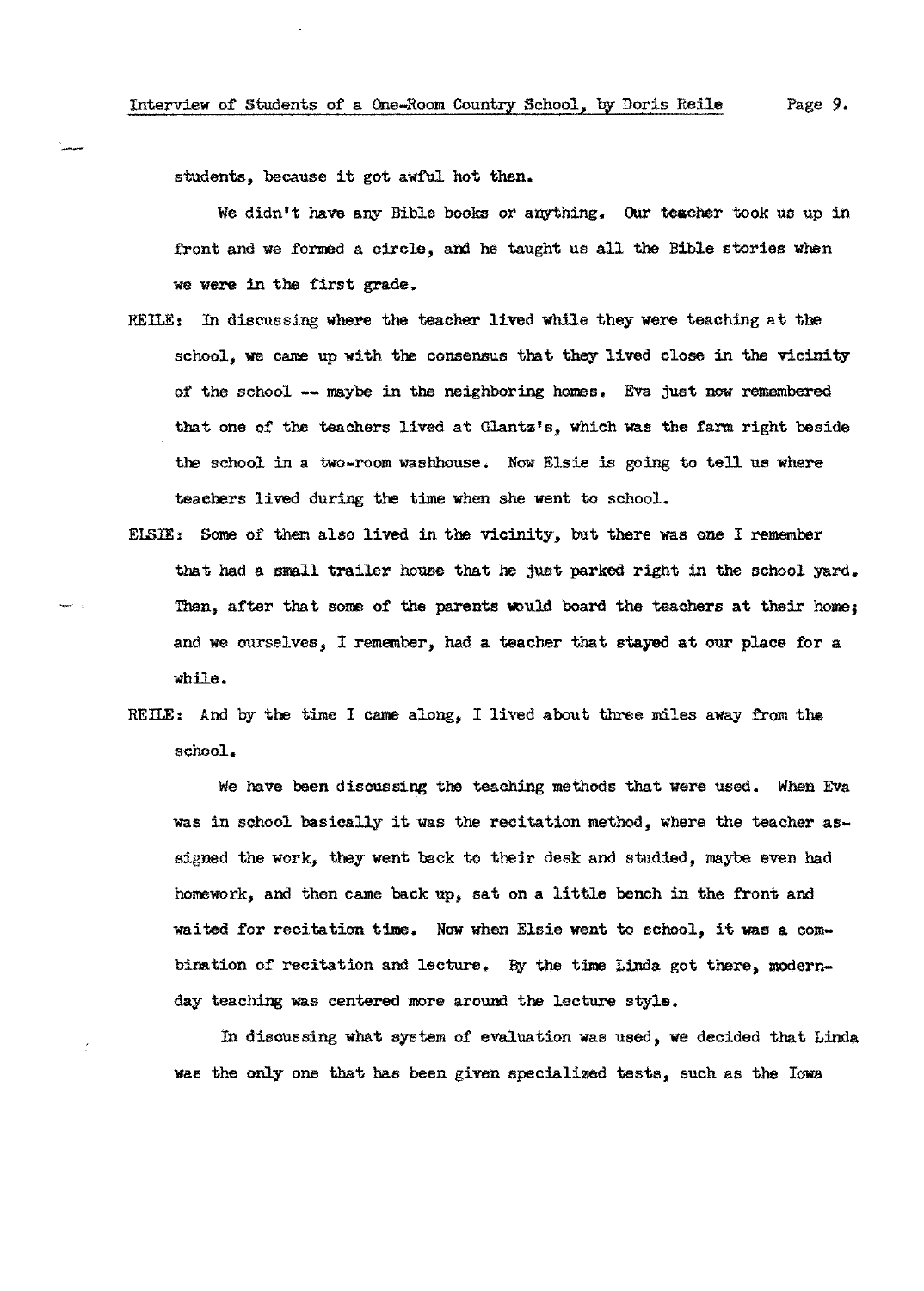tests of basic skills. Elsie nor Eva can remember of anything like that.

The question is asked, did the community, which would be the churches here, raise money for equipment? During Eva's and Elsie's time they decided that if anything was needed the parents had to pay for it, and so there wasn't much modern equipment added to the building at that time. Now, when Linda came along, there happened to be an organization which had been started called the Home and School Association, which is comparable to the public school P.T.A, This is a group of concerned people from the school and from the churches who are willing to cooperate to better the school, and through different projects like selling, having workathons, bikathons, and things like that, new items were added to the school and the school was remodeled, carpeting was added, a computer system was purchased. Lima, what are some more things that we got through some of our projects? They painted the outside of the school and various things like that.

On building a library for the school, Eva tells us that through the years each year the church would buy so many books. This was through a plan called the Missionary Volunteer, and these were all books that were published by the Seventh-day Adventist denomination, centered around mission work, Bible stories, and good biographies and autobiographies. This went on through the years -- this same project -- until about ten years ago, when this was stopped and the school was allowed a \$200,00 a year amount to spend on buying library books. So, since this time the library has expanded greatly.

In dealing with the physical changes that have happened to the school during the years of use, not much has happened up until the time when Linda started school, other than maybe a change in the type of furnace or something like that. Through the years that Linda attended, the ceiling was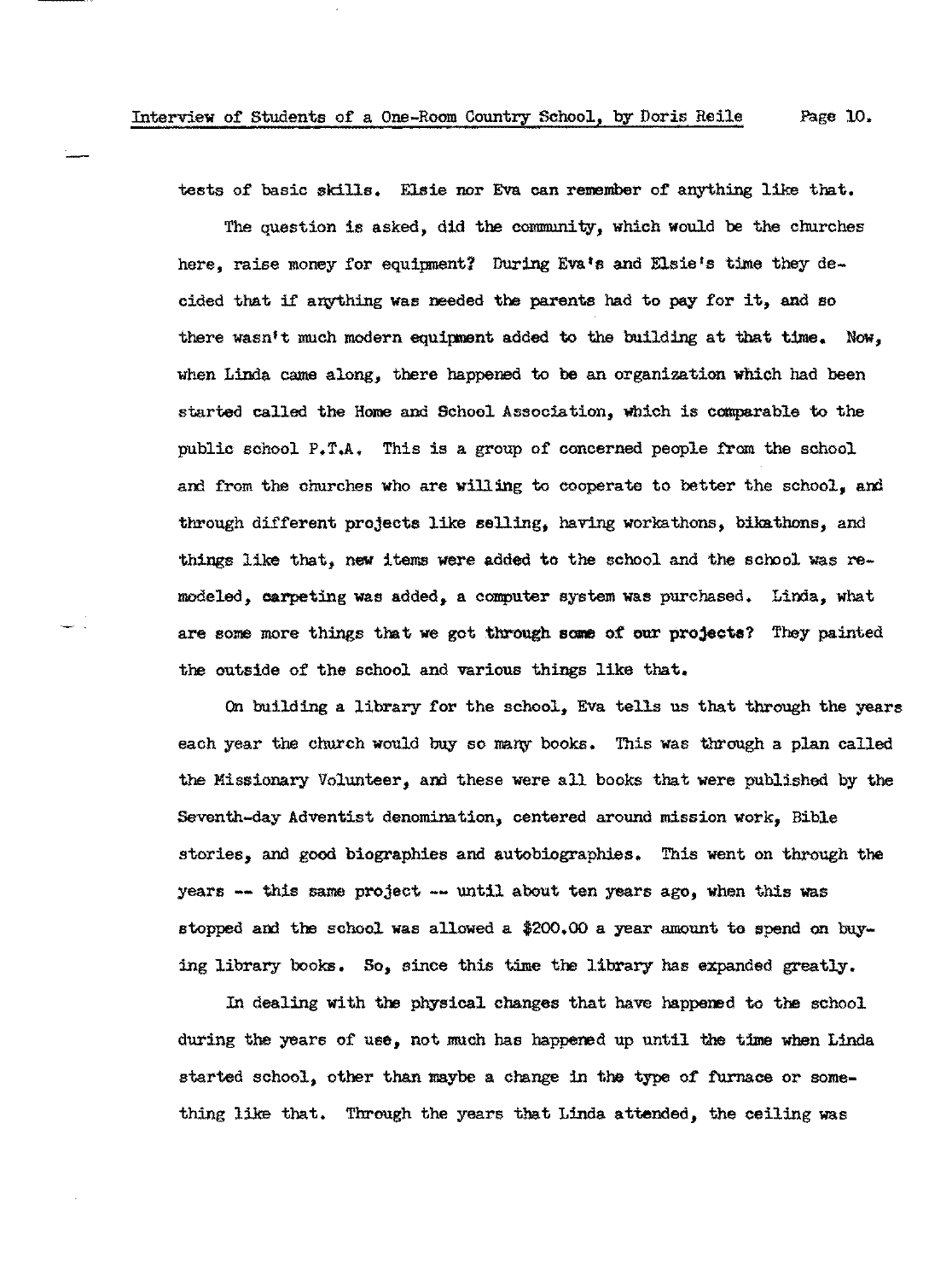lowered, the library was changed into two bathrooms, storm windows were placed on all the windows -- and it has many, many windows. New shingles, new paint -- let's see, what else? -- new carpeting. The one room was just carpeted for the first time just two years ago, The other had been carpeted back quite a while ago. But this has all just happened within the last ten years.

Some of the remains from the years that **we** have decided are still at the school are a large Webster's dictionary, many, many different books, including some of the original reading books **and** some of the other text books. There's a bell that has been taken down that is in the basement. There's an oil stove, a map rack with maps exactly like the ones in the little Plymouth school, a piano, a teacher's desk, also exactly like the one in the Plymouth school, slate blackboards, and one of the rooms still has the original light in, which is a bowl-shaped light hanging on a chain. I have asked Elsie to explain something, The room had something unique in it -- a unique room divider. I'll have her explain that.

ELSIE: The school room is basically **two** rooms, but our blackboards divided the two rooms. They were in a divider, and they could be raised and lowered; and if we had a program or something where we needed the two rooms, then the blackboards were raised so that it would actually make one large room, REILE: Okay. Eva, as a little child I can remember going over there to have programs -- church programs. The way they lifted these, there was a bucket of sand for a weight up in the attic, and this was used as a balance to raise these blackboards,

Besides the typical school subjects, Eva is going to describe some of the other things that were taught when she was a student.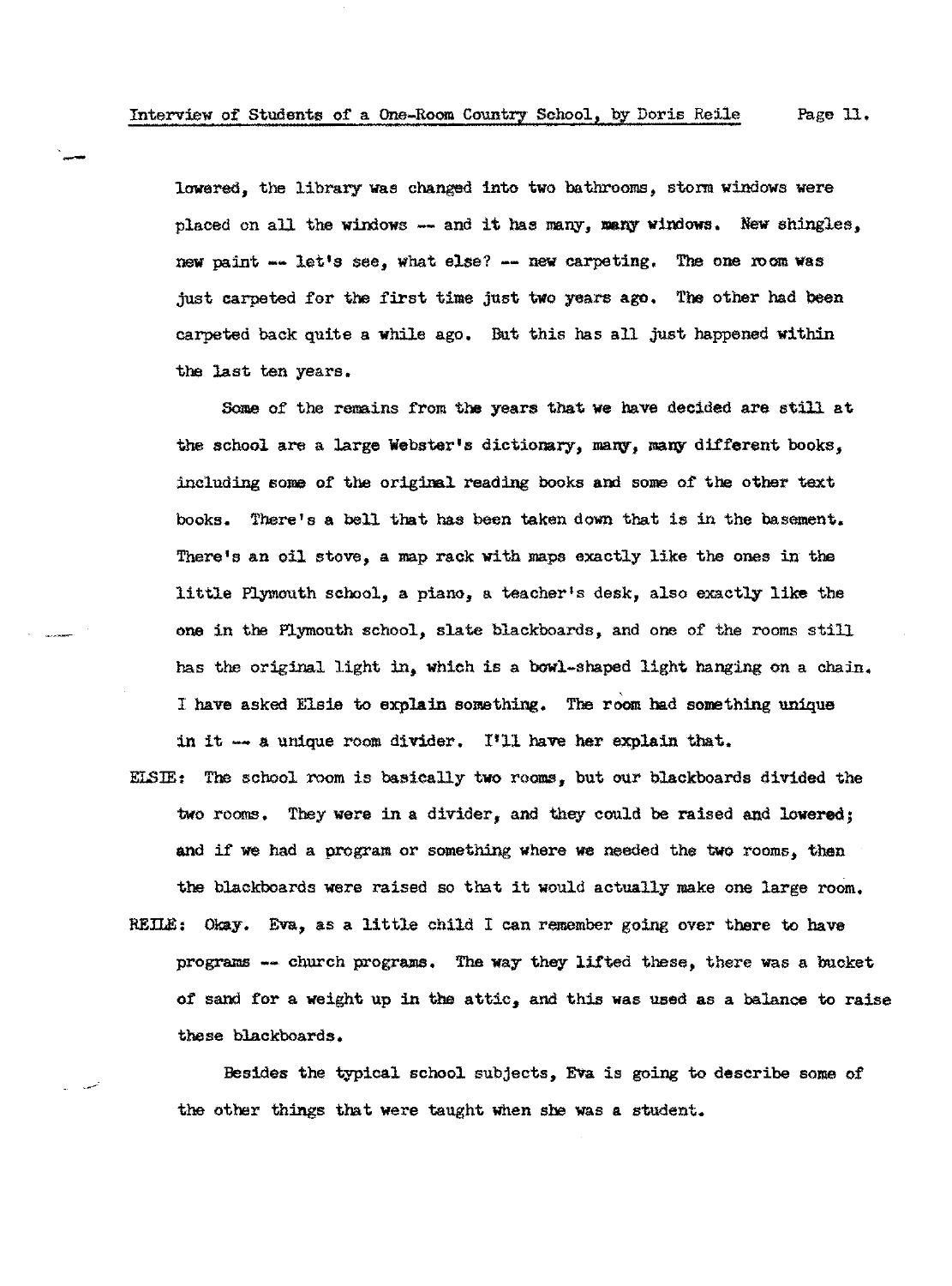- EVA: Every Friday from noon on until three o'clock we had sewing class. We made dresser scarves and different articles, and learned how to tat, how to crochet; and the boys, they had the basement to work on different furniture. They made sofas covered with leather and dressers and chairs. We were all graded with our grades.
- REILE: During the time that Eva went to school, the students were basically German Seventh-day Adventist farm kids -- most of them related.

Eva, how big an area did the school cover when you were there?

- EVA: They came from twenty miles with horse and buggy. That was the furthest out of the school area.
- REILE: Okay. At the time when Elsie went, they were mostly right from the community and they came in by car. It changed a little bit during the years that Linda attended there. I will let her describe that.
- $LINDA:$  When different churches spread out, then the children started coming from farther around, and some came from Larned and Nekoma area and Great Bend and Lacrosse,
- RETLE: Okay. This opened up the distance up to at least twenty-five miles that they were coming in by car -- some in groups -- car pooling.

I am going to read a short passage out of a history of the Shaffer church, 1885 to 1950, which was written by Mr. and Mrs, A. E, Huenergardt:

"On July 13, 1894, Brothers Mereyvele and Doehring paid our church a visit in the interest of Christian education. They were in all, well received; and plans were initiated accordingly. At ten o'clock on a bright Monday morning the following fall,  $\mu\delta$  eager pupils presented themselves for admittance to our first church school in the Shaffer district; grownups, teenagers, and children. All were in the mood to learn 'reading. writing, and arithmetic' (with a few additional courses thrown in £or good